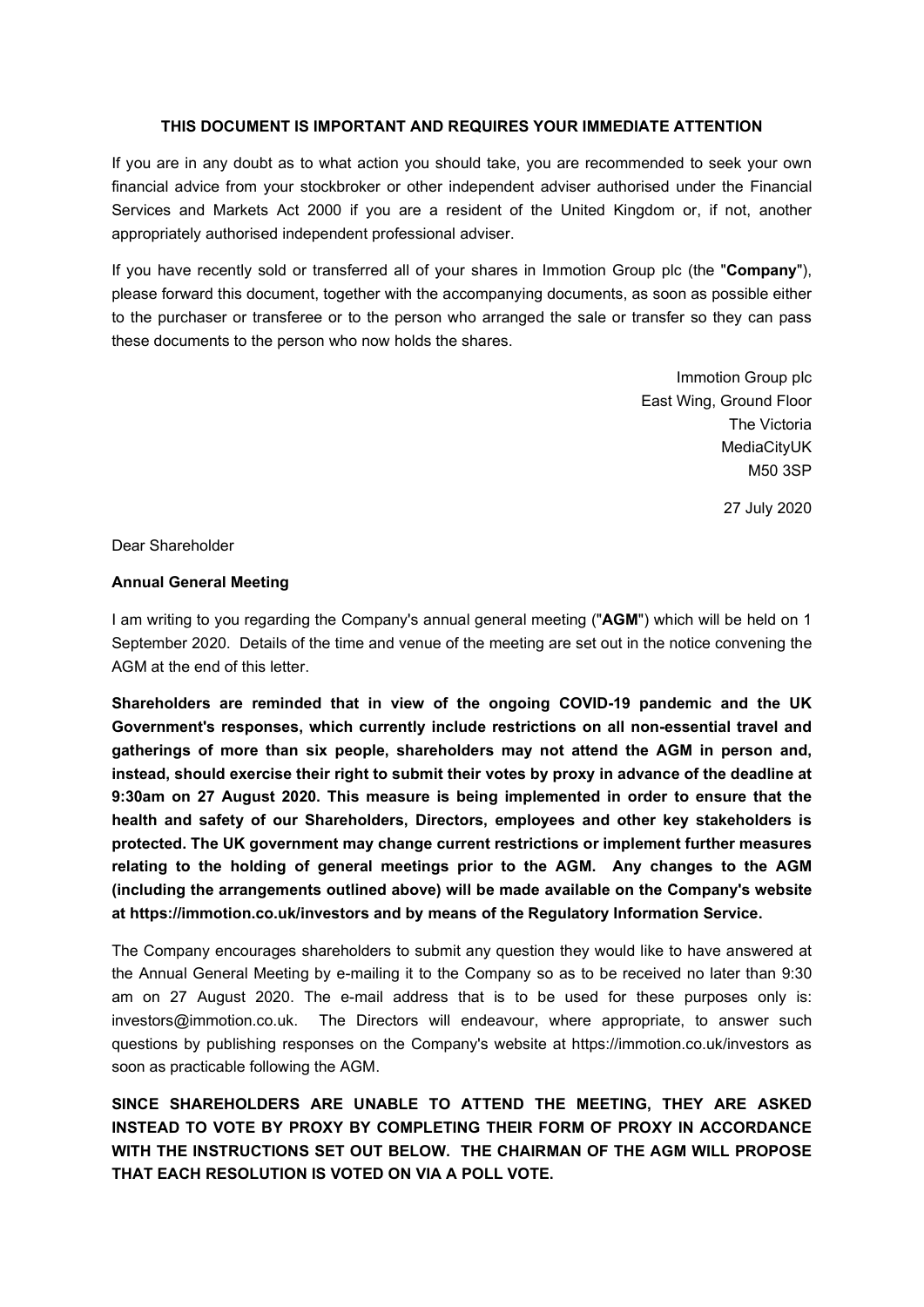The resolutions to be proposed at the AGM are summarised below.

Resolutions 1 to 4 are proposed as ordinary resolutions. This means that for each of these resolutions to be passed, more than half of the vote cast must be in favour of the resolution. Resolution 5 is proposed as a special resolution. This means that for the resolution to be passed, at least three quarters of the votes cast must be in favour of the resolution.

### Resolution 1: Report and Accounts

The report and accounts for the year ended 31 December 2019 are enclosed. The directors of the Company (the "Directors") must present their report and the annual accounts to the meeting. This gives shareholders the opportunity to ask questions on the content before voting on the resolution.

### Resolution 2: Reappointment of Auditors

An ordinary resolution will be proposed to reappoint Haysmacintyre LLP as the Company's auditors to hold office from the conclusion of the AGM until the conclusion of the next general meeting at which accounts are laid before the members of the Company. This is recommended by the Audit **Committee** 

### Resolution 3: Remuneration of the Auditors

An ordinary resolution will be proposed to authorise the Directors to determine the remuneration payable to the auditors.

### Resolution 4: Directors' Authority to Allot Shares

This ordinary resolution seeks shareholder approval for the Directors to be authorised to allot shares. Under the provisions of section 551 of the Companies Act 2006 (the "Act"), the Directors are not permitted to allot shares unless authorised to do so by the shareholders. The Act provides for such authority to be granted either by the Company in general meeting or by the Articles and, in both cases, such authority must be renewed every five years. Notwithstanding the statutory provisions, in accordance with institutional best practice, it is the present intention of the Directors to seek a similar authority each year.

The Directors seek authority to allot shares in the capital of the Company up to a maximum nominal amount of £50,737.48 (representing 33.33 per cent. of the issued share capital as at the date of this document). This will facilitate the raising of further funds and the making of investments and acquisitions in pursuit of the previously approved investing policy. This power will last until the conclusion of the next annual general meeting of the Company.

#### Resolution 5: Directors' Power to Dis-apply Pre-emption Rights

This special resolution, which will be proposed as a special resolution, supplements the Directors' authority to allot shares in the Company proposed by resolution 4.

Section 561 of the Act requires a company proposing to allot equity securities (which includes selling shares held in treasury) to offer them first to existing shareholders in proportion to their existing shareholdings. Equity securities include ordinary shares, but do not include shares issued under employee share schemes. If resolution 4 is passed, the requirement imposed by section 561 of the Act will not apply to allotments by the Directors in two cases: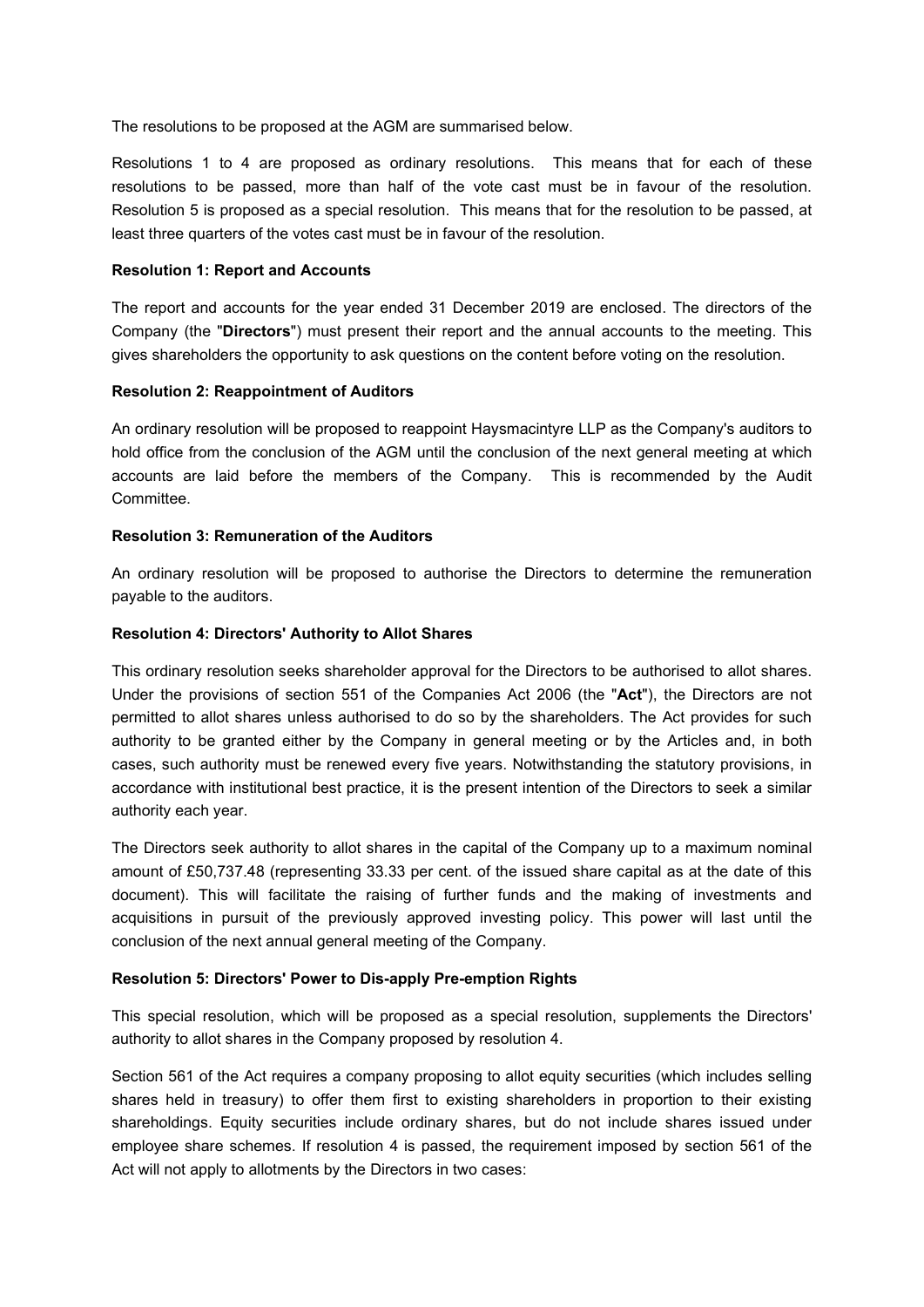- 1. in connection with a rights (or similar) issue, where strict application of the principle in section 561 of the Act could (for example) either result in fractional entitlements to shares arising or require the issue of shares where this would be impractical because of local, legal or regulatory requirements in any given overseas jurisdiction; and
- 2. allotments of shares for cash up to a total nominal value of £22,834.15 (representing 15 per cent. of the issued share capital as at the date of this document). This gives the Directors flexibility to take advantage of business opportunities as they arise.

This authority will expire at the conclusion of the next annual general meeting except in so far as commitments to allot shares have been entered into before that date. It is the present intention of the Directors to seek a similar authority annually.

The Directors believe that this resolution together with resolution 4 will provide the Company with flexibility to take advantage of business opportunities that may arise.

## Action to be taken

Please refer to the notes to the notice of the meeting appended to this letter.

As shareholders cannot attend the meeting in person, you are strongly encouraged to complete the accompanying form of proxy ("Form of Proxy") and return it in accordance with the instructions printed thereon as soon as possible, but in any event so as to be received by post or, during normal business hours only, by hand, at Neville Registrars Limited, Neville House, Steelpark Road, Halesowen, B62 8HD, by no later than 9:30am on 27 August 2020 (or, in the case of an adjournment of the AGM, not later than 48 hours before the time fixed for the holding of the adjourned meeting (excluding any part of a day that is not a Business Day)).

If you hold your ordinary shares in the Company in uncertificated form (that is, in CREST) you may vote using the CREST Proxy Voting service in accordance with the procedures set out in the CREST Manual (please also refer to the accompanying notes to the notice of the AGM set out at the end of this letter). Proxies submitted via CREST must be received by the Company's agent (CREST ID: 7RA11) by no later than 9:30am on 27 August 2020 (or, in the case of an adjournment, not later than 48 hours before the time fixed for the holding of the adjourned meeting (excluding any part of a day that is not a Business Day)).

Alternatively, shareholders can submit their vote electronically at www.sharegateway.co.uk by completing the authentication requirements on the website so as to be received by 9:30am on 27 August 2020 (or, in the case of an adjournment, not later than 48 hours before the time fixed for the holding of the adjourned meeting (excluding any part of a day that is not a Business Day)). Shareholders will need to use their personal proxy registration code, which is printed on the Form of Proxy, to validate the submission of their proxy online.

Yours faithfully

Sir Robin William Miller Non-Executive Chairman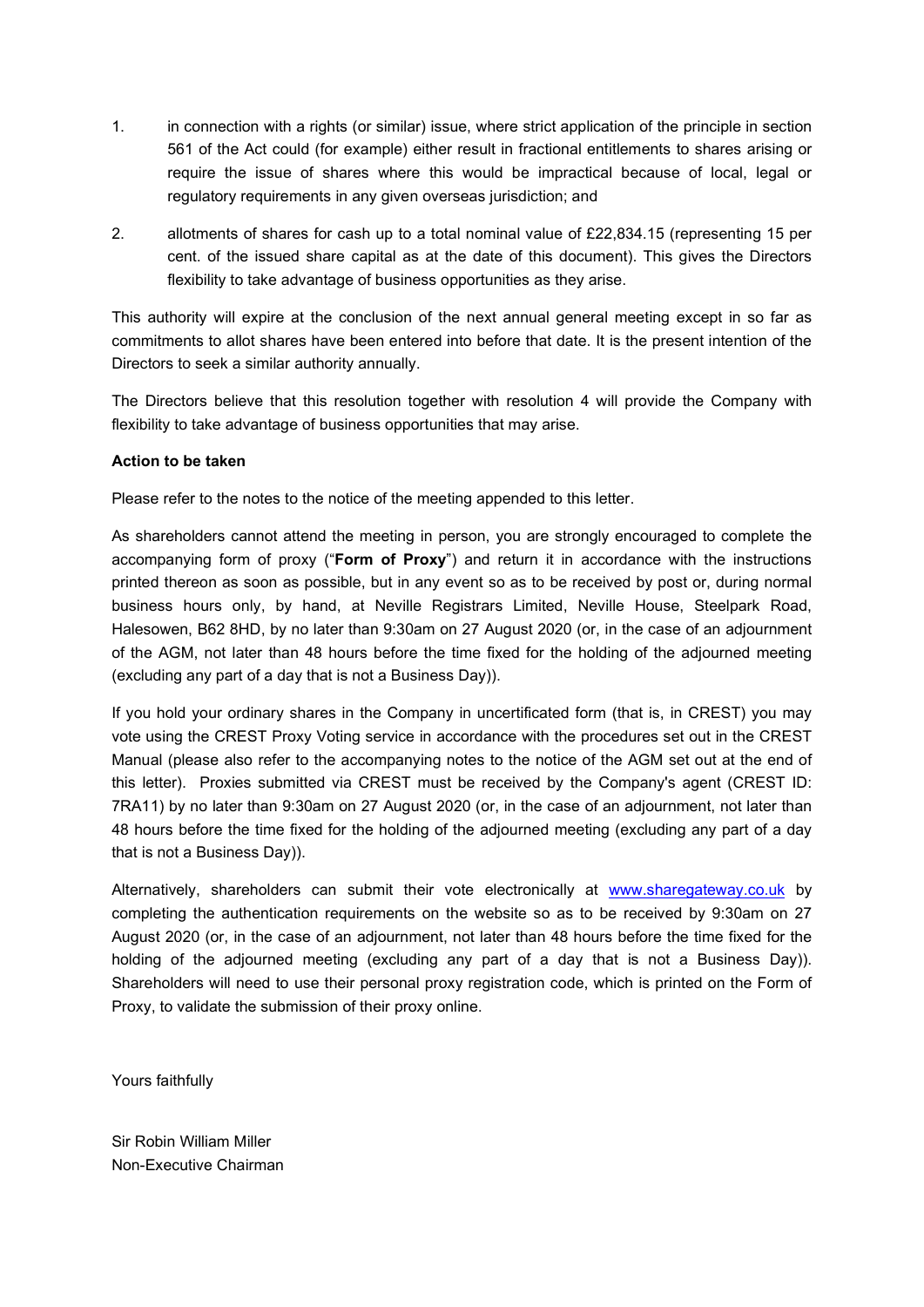## IMMOTION GROUP PLC

## (Incorporated in England and Wales, number 10964782)

Notice is hereby given that the annual general meeting of Immotion Group plc (the "Company") will be held at 76 Church Street, Lancaster, England, LA1 1ET at 9:30am on 1 September 2020 to consider and, if thought fit, pass the following resolutions as ordinary resolutions other than resolution 5 which will be proposed as a special resolution.

# Ordinary Business

- 1. To receive the Company's accounts for the financial year ended 31 December 2019 together with the directors' report and the auditors' report thereon.
- 2. To reappoint Haysmacintyre LLP as the auditors of the Company.
- 3. To authorise the Directors to agree the remuneration of the auditors of the Company.
- 4. That the Directors be generally and unconditionally authorised for the purpose of section 551 of the Companies Act 2006 (the "Act") to exercise all the powers of the Company to allot or grant rights to subscribe for or to convert any security into shares in the Company up to an aggregate nominal amount of £50,737.48 provided that:
	- 4.1 (except as provided in paragraph 4.2 below) this authority shall expire on the date of the next annual general meeting of the Company; and
	- 4.2 the Company may before such expiry make an offer or agreement which would or might require shares or equity securities, as the case may be, to be allotted or such rights granted after such expiry and the Directors may allot shares or equity securities or grant such rights, as the case may be, in pursuance of such offer or agreement notwithstanding that the authority conferred by this resolution has expired.

All unexercised authorities previously granted to the Directors to allot shares or to grant rights to subscribe for or to convert any security into shares be and are hereby revoked.

## Special Business

- 5. That, subject to the passing of resolution 4 above, the Directors, pursuant to the general authority conferred on them, be empowered pursuant to section 570 of the Act to allot for cash, either pursuant to the authority so conferred or where the equity securities are held by the Company as treasury shares (within the meaning of section 724(5) of the Act), equity securities (within the meaning of section 560 of the Act) as if section 561 of the Act did not apply to any such allotment provided that this power shall be limited to the allotment of equity securities:
	- 5.1 made in connection with an offer of securities, open for acceptance for a fixed period, by the Directors to holders of ordinary shares of the Company on the register on a fixed record date in proportion (as nearly as may be) to their then holdings of such shares (but subject to such exclusions or other arrangements as the Directors may deem necessary or expedient to deal with treasury shares or any legal or practical problems under the laws or requirements of any recognised regulatory body or any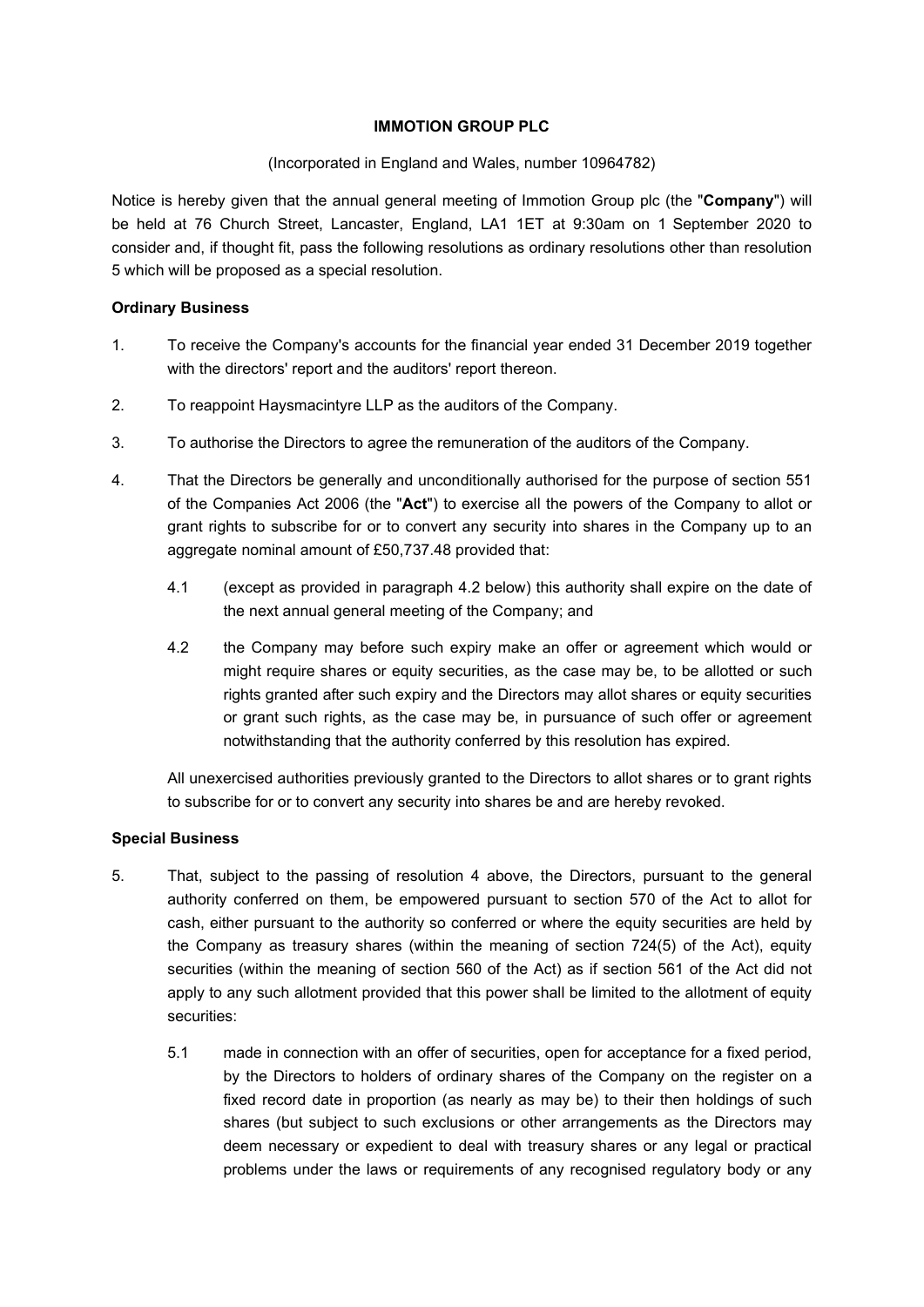stock exchange in any overseas territory or in connection with fractional entitlements) or by virtue of shares being represented by depositary receipts or any other matter whatsoever; and/or

5.2 wholly for cash (otherwise than pursuant to paragraph 5.1 above) up to an aggregate nominal value of £22,834.15,

and shall expire on the conclusion of the next annual general meeting of the Company but the Company may before such expiry make an offer or agreement which would or might require equity securities to be allotted after such expiry and the Directors may allot equity securities pursuant to such an offer or agreement notwithstanding that the power conferred by this resolution has expired.

All unexercised authorities previously granted to the Directors under section 570 of the Act are hereby revoked.

27 July 2020

By order of the board

Registered office Immotion Group plc East Wing, Ground Floor The Victoria Mediacity Manchester M50 3SP

Daniel Frederick Greenfield Wortley Company Secretary

Registered in England and Wales, number 10964782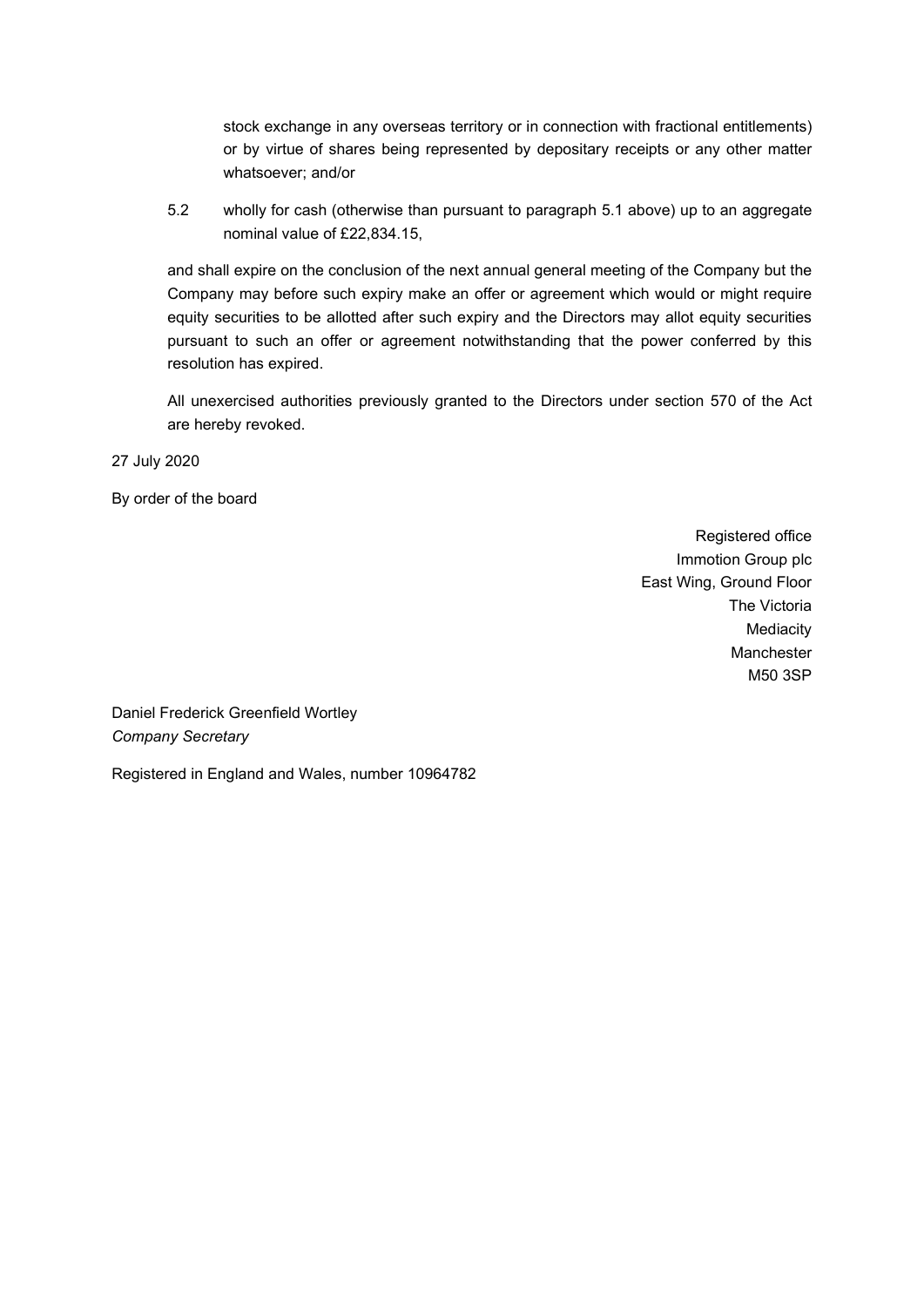### **Notes**

Your attention is drawn to note 15 below and the arrangements put in place by the Company set out on page 1 of this Notice of AGM relating to the impact of the ongoing Covid-19 pandemic. Given that you will not be able to attend the meeting in person, it is strongly advised that you appoint the chairman of the meeting to act as your proxy in accordance with the procedure set out in the notes below.

- 1. Members are entitled to appoint a proxy to exercise all or any of their rights to attend and to speak and vote on their behalf at the meeting and at any adjournment of it. A member may appoint more than one proxy in relation to the meeting provided that each proxy is appointed to exercise the rights attached to a different share or shares held by that member. If a proxy appointment is submitted without indicating how the proxy should vote on any resolution, the proxy will exercise his discretion as to whether and, if so, how he votes.
- 2. A proxy need not be a member of the Company. However, members are encouraged to appoint the chairman of the meeting as their proxy. A proxy form which may be used to make such appointment and give proxy instructions accompanies this notice. If you do not have a proxy form and believe that you should have one, or if you require additional forms, please contact Neville Registrars Limited at Neville House, Steelpark Road, Halesowen, B62 8HD. Members may also appoint a proxy through the CREST electronic proxy appointment service as described in note 9 below.
- 3. To be valid any proxy form or other instrument appointing a proxy must be received by post or (during normal business hours only) by hand by Neville Registrars Limited at Neville Registrars Limited, Neville House, Steelpark Road, Halesowen, B62 8HD no later than 9:30am on 27 August 2020 (or, in the event of any adjournment, no later than 9:30 am on the date which is two days before the time of the adjourned meeting (weekends and public holidays excluded)), together with, if appropriate, the power of attorney or other authority (if any) under which it is signed or a duly certified copy of that power or authority.
- 4. The return of a completed proxy form, other such instrument or any CREST proxy instruction (as described in note 9(a) below) will not prevent a member attending the meeting and voting in person if he/she wishes to do so (however, please refer to note 15 below).
- 5. A vote withheld option is provided on the form of proxy to enable you to instruct your proxy not to vote on any particular resolution, however, it should be noted that a vote withheld in this way is not a 'vote' in law and will not be counted in the calculation of the proportion of the votes 'for' and 'against' a resolution.
- 6. To be entitled to attend and vote at the meeting (and for the purpose of the determination by the company of the votes they may cast), members must be registered in the register of members of the Company by 9:30am on 27 August 2020 (or, in the event of any adjournment, 9:30am on the date which is two days before the time of the adjourned meeting (weekends and public holidays excluded)). Changes to the register of members after the relevant deadline shall be disregarded in determining the rights of any person to attend and vote at the meeting.
- 7. In the case of joint holders, where more than one of the joint holders purports to appoint a proxy, only the appointment submitted by the most senior holder will be accepted. Seniority is determined by the order in which the names of the joint holders appear in the Company's register of members in respect of the joint holding (the first-named being the most senior).
- 8. If a member submits more than one valid proxy appointment, the appointment received last before the latest time for the receipt of proxies will take precedence.
- 9. CREST members who wish to appoint a proxy or proxies through the CREST electronic proxy appointment service may do so for this meeting by using the procedures described in the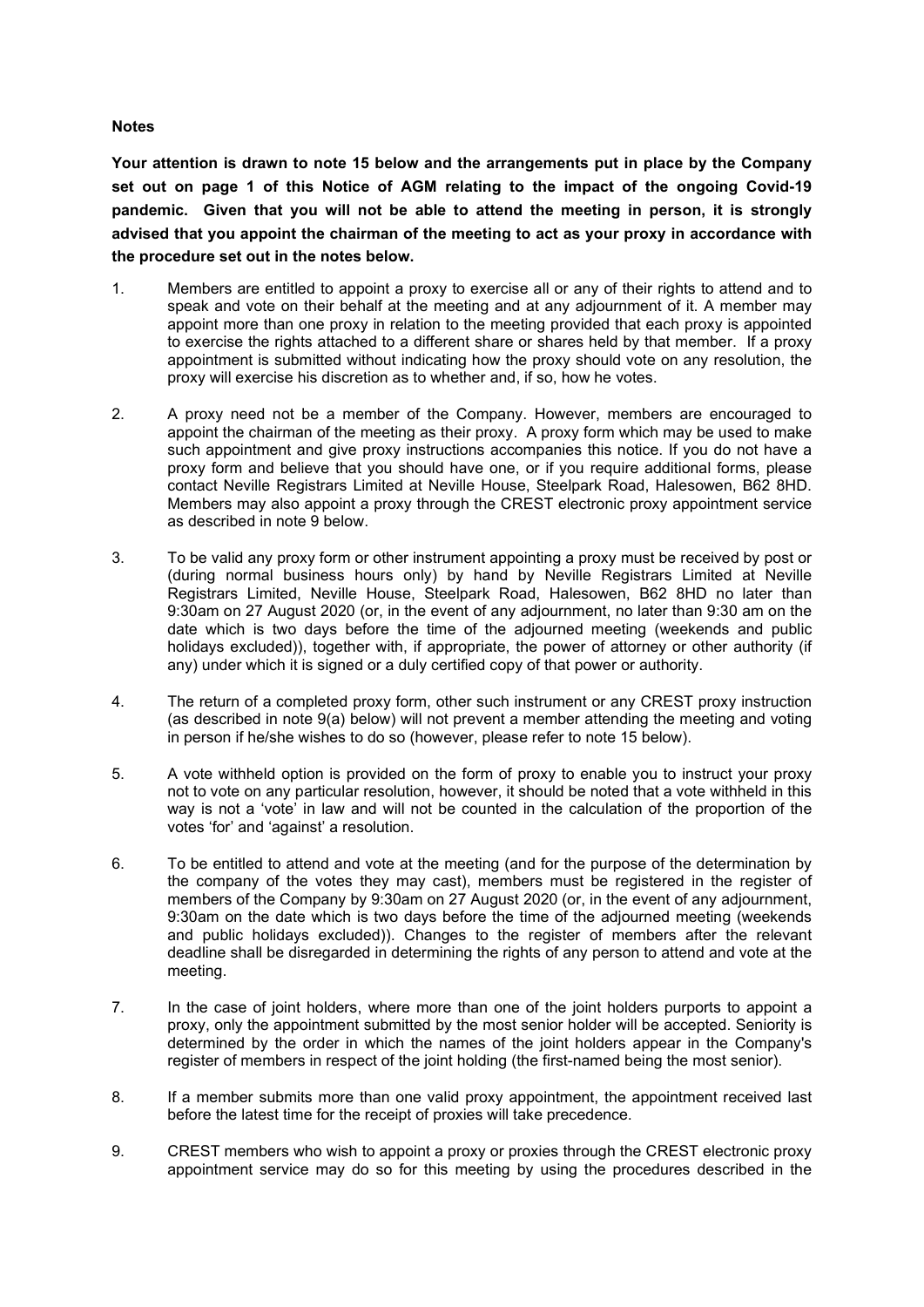CREST manual. CREST personal members or other CREST sponsored members, and those CREST members who have appointed a voting service provider(s), should refer to their CREST sponsor or voting service provider(s), who will be able to take the appropriate action on their behalf. You may appoint a proxy by completing and transmitting a CREST Proxy Instruction to the Registrars (Crest Participant ID: 7RA11) so that it is received no later than 9:30am on 27 August 2020. Please note the following:

- (a) in order for a proxy appointment or instruction made using the CREST service to be valid, the appropriate CREST message (a "CREST proxy instruction") must be properly authenticated in accordance with Euroclear UK & Ireland Limited's specifications and must contain the information required for such instructions, as described in the CREST manual. The message, regardless of whether it constitutes the appointment of a proxy or is an amendment to the instruction given to a previously appointed proxy must, in order to be valid, be transmitted so as to be received by the issuer's agent by the latest time(s) for receipt of proxy appointments specified in this notice. For this purpose, the time of receipt will be taken to be the time (as determined by the timestamp applied to the message by the CREST application host) from which the issuer's agent is able to retrieve the message by enquiry to CREST in the manner prescribed by CREST. After this time any change of instructions to proxies appointed through CREST should be communicated to the appointee through other means;
- (b) CREST members and, where applicable, their CREST sponsors or voting service providers should note that Euroclear UK & Ireland Limited does not make available special procedures in CREST for any particular messages. Normal system timings and limitations will therefore apply in relation to the input of CREST proxy instructions. It is the responsibility of the CREST member concerned to take (or, if the CREST member is a CREST personal member or sponsored member or has appointed a voting service provider(s), to procure that his CREST sponsor or voting service provider(s) take(s)) such action as shall be necessary to ensure that a message is transmitted by means of the CREST system by any particular time. In this connection, CREST members and, where applicable, their CREST sponsors or voting service providers are referred in particular to those sections of the CREST manual concerning practical limitations of the CREST system and timings; and
- (c) the Company may treat as invalid a CREST proxy instruction in the circumstances set out in regulation 35(5)(a) of the Uncertificated Securities Regulations 2001.
- 10. Shareholders can submit their vote electronically at www.sharegateway.co.uk by completing the authentication requirements on the website so as to be received by 9:30am on 27 August 2020 (or, in the case of an adjournment, not later than 48 hours before the time fixed for the holding of the adjourned meeting (excluding any part of a day that is not a business day)). Shareholders will need to use their personal proxy registration code (Activity Code), which is printed on the form of proxy, to validate the submission of their proxy online.
- 11. As at the close of business on the date immediately preceding this notice, the Company's issued share capital comprised 379,538,083 ordinary shares. Each ordinary share carries the right to vote at the meeting and, therefore, the total number of voting rights in the Company as at close of business on the date immediately preceding this notice is 379,538,083.
- 12. Any corporation which is a member can appoint one or more corporate representatives who may exercise on its behalf all of its powers as a member provided that they do not do so in relation to the same shares.
- 13. In order to revoke a proxy instruction you will need to inform the Company by sending a signed hard copy notice clearly stating your intention to revoke your proxy appointment to the Company's registrars. In the case of a member which is a company, the revocation notice must be executed in accordance with note 12 above. Any power of attorney or any other authority under which the revocation notice is signed (or a duly certified copy of such power or authority) must be included with the revocation notice and must be received by the